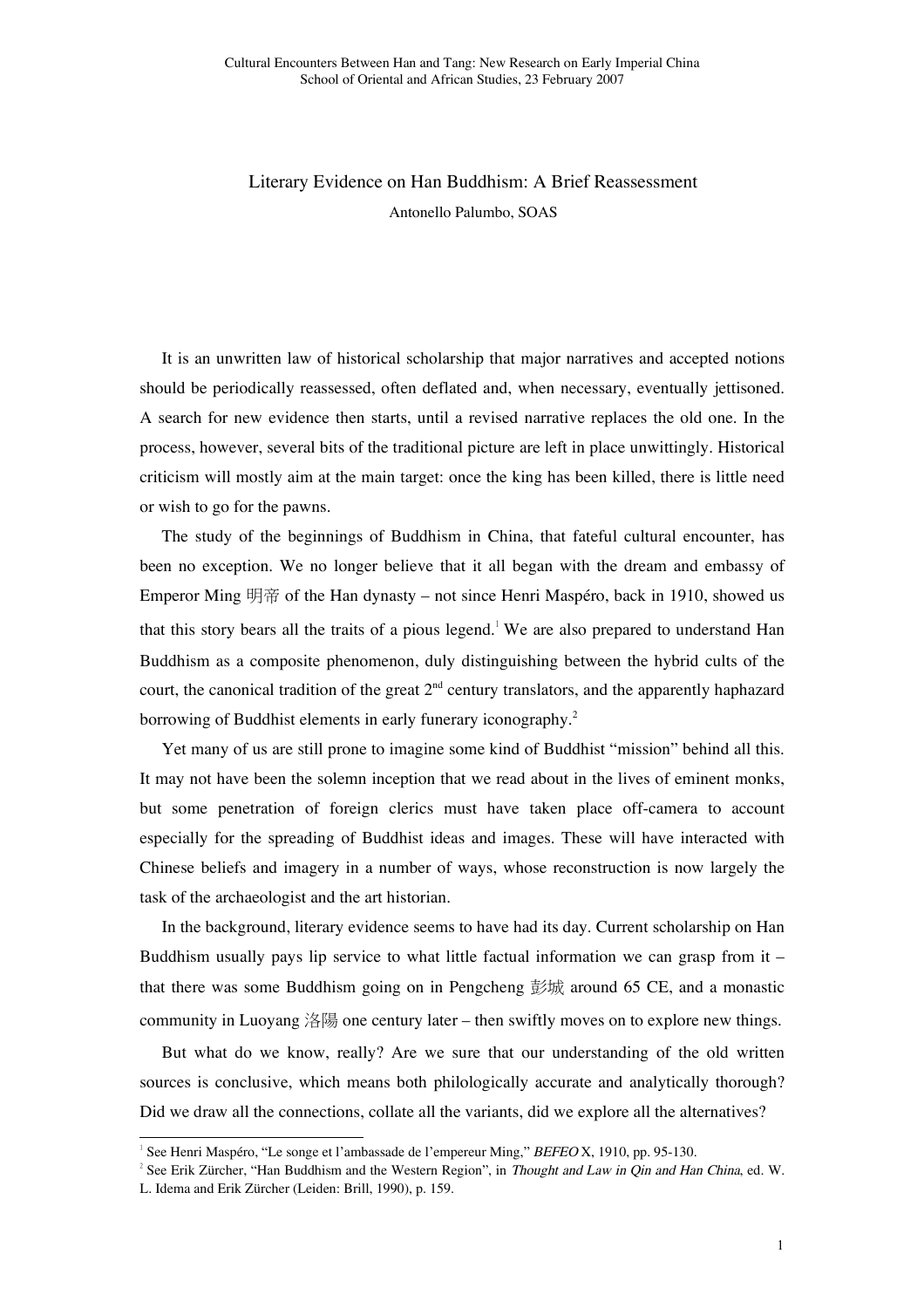It will be my attempt in this brief talk to show that this is hardly the case, and that a textual archaeology can profitably complement the work of spade, brush and PowerPoint. Traditional narratives may still have something to say, and paradoxically challenge some unwarranted assumptions that linger in our picture of early Chinese Buddhism. Down with the pawns, then, and long live the king!

My testing ground will be the mother of all stories, the very tale of the introduction of Buddhism in China. A number of early medieval sources tell us that Emperor Ming 明 of the Later Han 漢 (r. 57-75 CE), having once dreamed of a golden giant surrounded by a luminous halo, inquired about the object of his weird vision and was answered that it was a god of the West called "Buddha". A mission was then dispatched to the Western Regions in search of scriptures and images of that god. On their return, the Han envoys brought home two Indian monks, one or more likenesses of the Buddha, and a bundle of sacred texts. Exploring all the details and variants of this tradition would go beyond the scope of this paper, but we can notice immediately that the story accommodates almost ideally native concerns and monastic orthodoxy. From the very beginning, so we learn, Chinese Buddhism was not the outcome of the random appropriation of foreign elements, but the business of Western monks and Han emperors, fully endowed with texts and icons brought from the outer world.

It is intriguing, though, that the oldest secular source to relate the anecdote presents us, at least in its received text, with a somewhat abridged narrative, where no mention is made of the mission to the Western Regions. Let us turn our attention, then, to the 'Chronicle of the Later Han' (*Hou Han ji* 後漢紀), which the historian Yuan Hong 袁宏 (330-378) compiled at some time during the third quarter of the  $4<sup>th</sup>$  century, several decades before the well-known *Hou Han shu* 後漢書 (compiled between 433-445). <sup>3</sup> The *Hou Han ji* follows the narrative pattern which is proper to the 'chronicle'  $(ii \&\exists)$  genre and is best exemplified by the famous 'Comprehensive Mirror for Aid in Government' (*Zizhi tongjian* 資治通鑑, completed 1084), Sima Guang's 司馬光 (1019-1086) masterpiece: the account of events mainly unfolds along a chronological sequence, but the timeline breaks here and there to make room for explanatory flashbacks, where the background of the facts is related and sometimes commented upon. These retrospective entries are usually introduced by the adverb *chu* 初, 'initially', which could also be rendered as 'prior to this'. The passage where the story of Mingdi's dream is

 <sup>3</sup> See Yuan Hong's biography in *Jin shu*, 92.2391-99; on his dates see Chen Sanping, "Yuan Hong: <sup>A</sup> Case of Premature Death By Historian?", *JAOS* 123.4 (2003) pp. 841-6. In the preface to the *Hou Han ji*, the author is mentioned as "Yuan Hong, Governor (*taishou* 太守) of the Dongyang 東陽 [commandery] of the Jin 晉", see *Hou Han ji* (*Liang Han ji* 兩漢紀 ed., vol. 2; Beijing: Zhonghua shuju, 2002), p. 1. According to his biography, Yuan Hong left his office at Jiankang and moved to Dongyang (in western Zhejiang) when Xie An 謝安 (320-385), his patron of the moment, was appointed as interim prefect of Yangzhou 揚州, see *Jin shu*, 92.2398. The latter episode is known to have taken place on June 24, 375, see *Jin shu*, 9.227. If the indication in the preface is original, we may infer that the *Hou Han ji* was completed between the summer 375 and 378, when Yuan Hong died.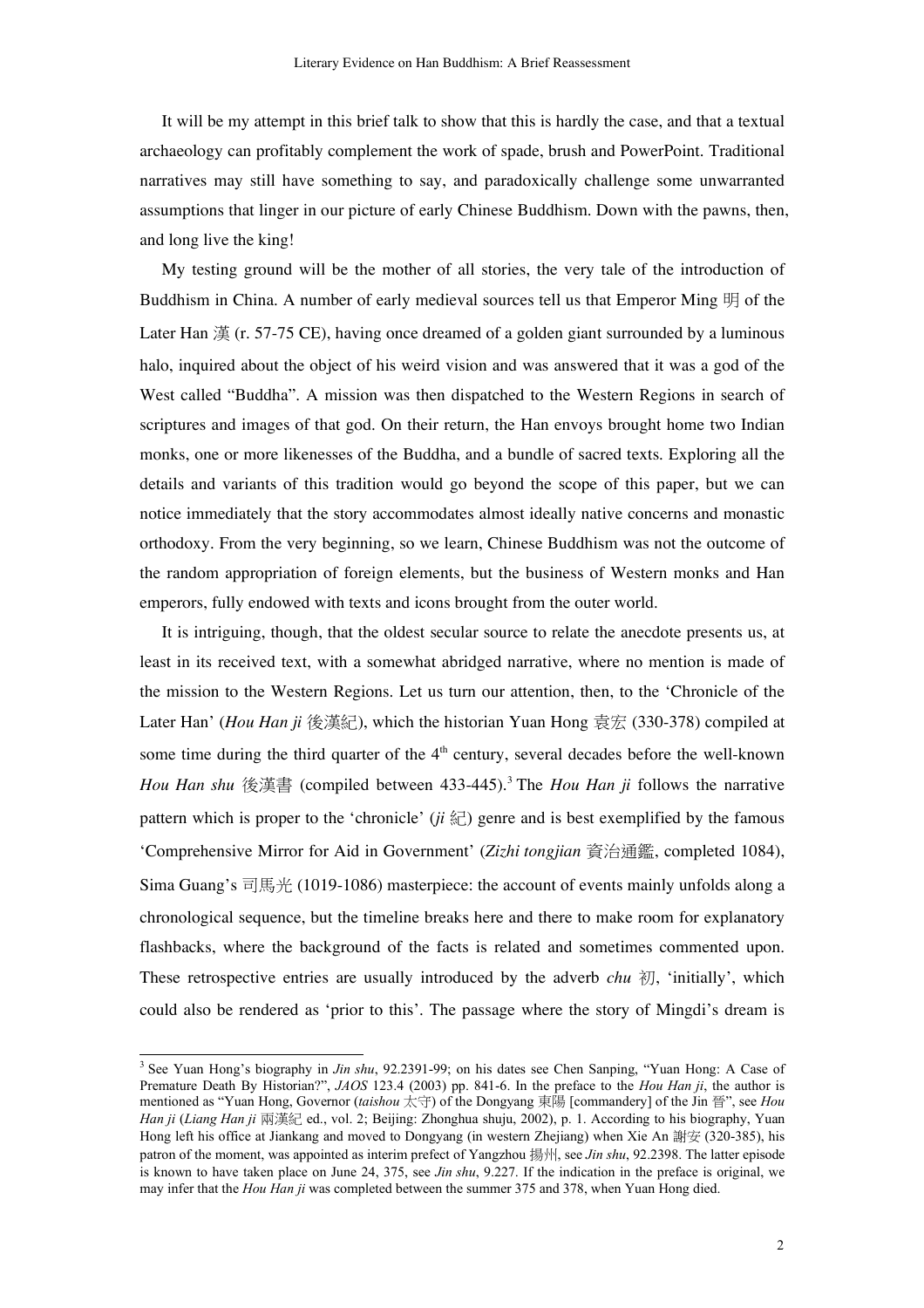reported occurs within this narrative structure. The mainstream episode is in this case a conspiracy against the throne plotted by Liu Ying 劉英, the Prince of Chu 楚, which is recorded under the date Yongping 13. 12 (January  $20 -$  February 18, 71 CE). Immediately after, introduced by the conventional *chu* 初, there is a digression on the personage and the thread of events leading to the main incident. After some concise biographical information on Liu Ying, including mention of the fact that "in his late days he delighted in Huanglao (i.e. Taoism) and practised a worship to the Buddha" 晚節喜黃老、修浮屠祠, Yuan Hong reports the story which Erik Zürcher has defined as the first "hard evidence" of Buddhism in China. In 65 CE, seizing the opportunity of an act of grace, the prince of Chu, who had his court in Pengcheng 彭城 (Jiangsu), offered several bolts of fine silk to the throne in order to atone for some unspecified guilt. But Mingdi returned the gift and reassured his turbulent half-brother with an edict in which Liu Ying was praised for "revering the humane shrines of the Buddha", and encouraged to entertain "the *upāsaka*s" (*yipusai* 伊蒲塞) and the *śramaṇa*s (*sangmen* 桑門) at his court. <sup>4</sup> Here the digression interrupts and the historical narrative returns to the main timeline, describing the circumstances and consequences of Liu Ying's indictment in 71 CE. The chronicle of the main episode is thereby concluded.

It is at this point that Yuan Hong further inserts a long excursus on Buddhism, which is apparently meant to gloss upon the references to the "Buddha" (Futu  $\mathfrak{F}_{\mathbb{R}}$ ) in the retrospective portion of the previous account. It is here that the story of Mingdi's dream is narrated. A major difficulty in the handling of this passage arises from the disagreement that the received text of the *Hou Han ji* shows with integral quotations from it in a number of sources of the Tang, Song and early Ming periods, and precisely:

- A) the commentary to the *Hou Han shu* (hereafter abridged as HHScomm), which was completed in 677 in the name of the Tang prince Li Xian 李賢 (651-684);<sup>5</sup>
- B) the 'Imperial Reading of the Taiping Era' (*Taiping yulan* 太平御覽, TPYL), a Song encyclopaedia compiled under the direction of Li Fang 李昉 (d. 996) and completed in 984; 6
- C) the 'Comprehensive Discussion of the Annals of Buddhism, compiled in the Longxing era' (*Longxing Fojiao biannian tonglun* 隆興佛教編年通論, LXBNTL), a chronicle of Buddhism in China by the monk Zuxiu 祖琇 (fl. 1126-1164), completed in 1164;<sup>7</sup>

 <sup>4</sup> On Liu Ying and Buddhism in Pengcheng under the reign of Mingdi cf. Zürcher, *The Buddhist conquest*, pp. 26-

<sup>27.&</sup>lt;br><sup>5</sup> See *Hou Han shu*, 42.1429, commentary. The gloss quoting the *Hou Han ji* is appended to the biography of the Prince of Chu. Li Xian was the son of the Tang emperor Gaozong 高宗 (r. 649-683) and the Heir Apparent from 675 to 680, see his biographies in *Jiu Tang shu*, 86.2831-34; *Xin Tang shu*, 81.3590-92. The commentary, in 100 *juan*, was presented to the throne on January 11, 677, see *Jiu Tang shu*, 5.102; *Xin Tang shu*, 58.1456. <sup>6</sup> See TPYL 653:1a7-b7.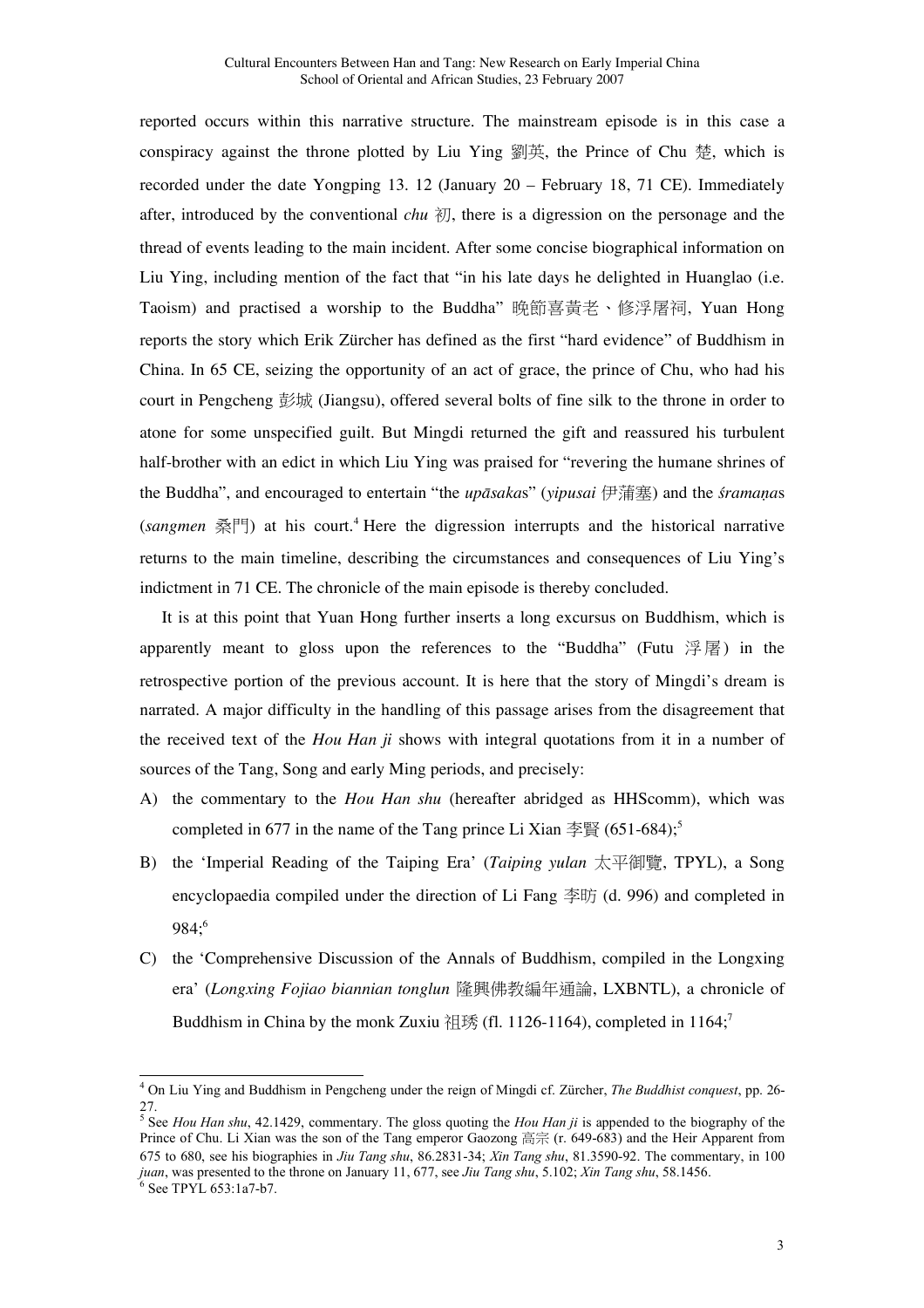- D) the 'General Chronicle of the Buddha and the Patriarchs' (*Fozu tongji* 佛祖統紀, FZTJ) by the monk Zhipan 志磐 (completed ca. 1269), a well-known work of Buddhist historiography;<sup>8</sup>
- E) finally, the 'Supplement to the Records of Major Events' (*Dashi ji xubian* 大事記續編, DSJXB), compiled by Wang Hui 王禕 (d. 1373). $^9$

In the transcription preceding the translation below, the received text has been collated throughout with the variant readings of the quotations, which are indicated in the footnotes. Here is the document:

浮屠<sup>10</sup>者<sup>11</sup>, 佛<sup>12</sup>也<sup>13</sup>。 西<sup>14</sup>域天竺<sup>15</sup>有佛道焉。 佛者, 漢言覺<sup>16</sup>, 將<sup>17</sup>悟群生也。 <sup>18</sup>其 教以修善慈心為主, 不殺生<sup>19</sup>, 專務清淨。 其精<sup>20</sup>者號<sup>21</sup>為沙門<sup>22</sup>, 漢言息<sup>23</sup>心<sup>24</sup>, 蓋息意 去欲<sup>25</sup>而歸於<sup>26</sup>無為也<sup>27</sup>。又以為人死精神不滅, 隨復受形, 生時<sup>28</sup>所行<sup>29</sup>善惡皆有報 應。 故所 $^{30}$ 貴行善修道, 以練精神 $^{31}$ 而 $^{32}$ 不已 $^{33}$ , 以 $^{34}$ 至無為 $^{35}$ 而得 $^{36}$ 為 $^{37}$ 佛也 $^{38}$ 。 佛 $^{39}$ 身

- <sup>11</sup> The character  $\#$  is omitted in HHScomm.
- 
- <sup>12</sup> TPYL adds 圖 after 佛.<br><sup>13</sup> The first five characters are omitted in FZTJ.
- <sup>14</sup> The quotation in DSJXB starts from here.<br><sup>15</sup> HHScomm and TPYL add  $\overline{\boxtimes}$  after  $\stackrel{\text{def}}{=}$ .
- 
- $16$  HHScomm, TPYL and FZTJ add  $#$  after 覺.
- <sup>17</sup> HHScomm and TPYL add 以覺 after 將. LXBNTL and FZTJ add 覺 after 將.
- <sup>18</sup> TPYL adds 統 before 其.
- <sup>19</sup> TPYL adds 類 after 牛. The characters 不殺牛 are omitted in FZTJ.
- <sup>20</sup> TPYL adds 進 after 精.
- $21$  The character 號 is omitted in HHScomm.
- <sup>22</sup> DSJXB adds 沙門者 after 沙門.
- $23$  TPYL adds 白 after 息.
- <sup>24</sup> DSJXB omits  $\hat{\psi}$ ; HHScomm reads  $\hat{\psi}$  instead of  $\hat{\psi}$ .
- $25$  FZTJ reads 慾 instead of 欲.
- <sup>26</sup> The character  $\hat{\mathbb{R}}$  is omitted in TPYL.
- <sup>27</sup> The character  $\pm \mathbf{j}$  is omitted in HHScomm.
- <sup>28</sup> The characters  $\pm$  loss are omitted in TPYL.
- <sup>29</sup> The characters  $\frac{29}{3}$  are omitted in HHScomm.
- $30$  The character  $\frac{25}{10}$  is omitted in HHScomm and DSJXB.
- <sup>31</sup> TPYL adds 練 after 神.
- $32$  The character  $\overline{m}$  is omitted in LXBNTL.
- <sup>33</sup> The three characters  $\overline{m}$  $\overline{A}$   $\overline{E}$  are omitted in HHScomm and FZTJ
- $34$  The character  $\mu$  is omitted in DSJXB.
- <sup>35</sup> HHScomm and TPYL read  $\pm$  instead of 為.
- <sup>36</sup> The characters 無為而得 are omitted in FZTJ.
- <sup>37</sup> The character 為 is omitted in TPYL.
- $38$  The character  $\pm$  is omitted in DSJXB.

 <sup>7</sup> See XZJ vol. 130, <sup>I</sup> 218b17-c16. Information on Zuxiu is included in *Yunwo jitan* 雲臥紀談, by Xiaoying 曉瑩 (fl. 1155-1190), completed ca. 1190, in XZJ vol 148, I 2b1-c9; *Shishi jigu lüe* 釋氏稽古略, by Juean 覺岸 (1286- 1355), 1355, see T 49 no. 2037 IV 884a17-27. The quotation from the *Hou Han ji* in LXBNTL, including Zuxiu's own comments, is reproduced integrally in the 'Comprehensive Records through the Ages of the Buddha and the Patriarchs' (*Fozu lidai tongzai* 佛祖歷代通載), completed by the monk Nianchang 念常 (1283-1342) about 1341,

see T 49 no. 2036 v 514b11-29. On the date of completion of Zuxiu's annals see T 49 no. 2036 1691a24-25.<br><sup>8</sup> See T 49 no. 2035 xxxv 330b18-c3. The quotation in the *Fozu tongji* was probably based on that in LXBNTL, which Zhipan acknowledges as one of his sources in the first chapter of his monumental work, see T 49 no. 2035 1 132b12. <sup>9</sup> See *Dashi ji xubian*, 10:12b8-14a1 (SKQS ed.). <sup>10</sup> TPYL reads <sup>圖</sup> instead of 屠.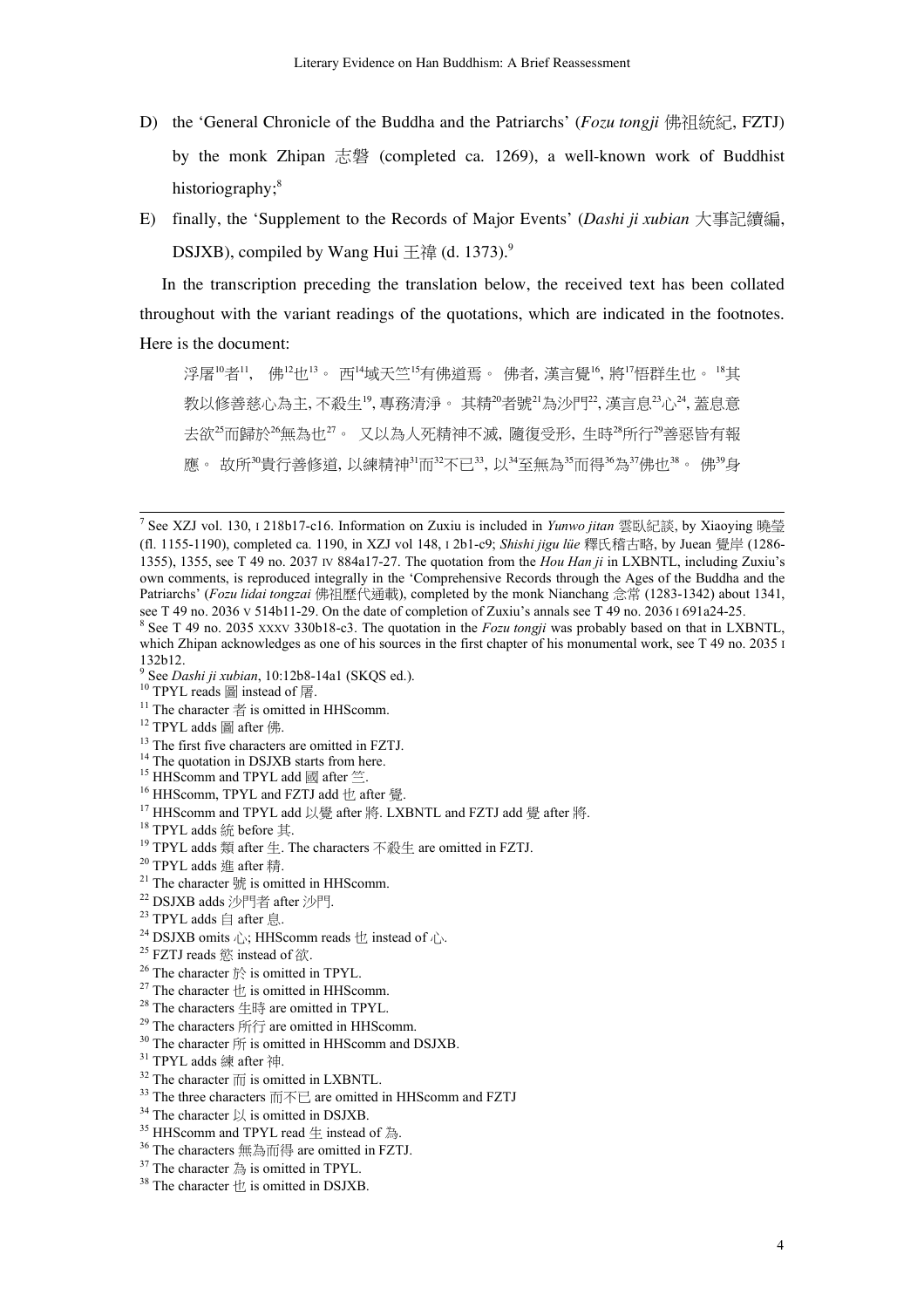<sup>40</sup>長一<sup>41</sup>丈六尺, <sup>42</sup>黃金色, 項<sup>43</sup>中<sup>44</sup>佩日月<sup>45</sup>光。 變化無方46, 無所不入, 故能化通萬物  $^{47}$ 而大濟羣生。初 $^{48}$ 帝 $^{49}$ 夢 $^{50}$ 見金人長大, 項 $^{51}$ 有日月光, 以問羣臣, 或曰: 「西方有 神, 其名曰佛, 其形長大 $^{52}$ 。」 $^{53}$ 問其 $^{54}$ 道術 $^{55}$ , 遂 $^{56}$ 於中國 $^{57}$ 而 $^{58}$ 圖其形 $^{59}$ 像焉 $^{60}$ 。有經 $^{61}$ 數千萬<sup>62</sup>, 以虛無為宗, 苞<sup>63</sup>羅精麤, 無所不統。 善為宏闊勝"大之言。 所求在<sup>65</sup>一體 之内, 而"所明在視聽之外"。 "世俗之人"以為虛誕, 然歸於玄微, 深遠難得而"測。 故王公大人, 觀死生<sup>71</sup>報應之際, 莫不矍然<sup>72</sup>自失<sup>73。74</sup>

\*Buw-dɔ 浮屠 is [the same as] \*But 佛 (Buddha). In [the kingdom of] India (Tianzhu 天 竺) in the Western Regions there is the Way of Buddha (*Fo dao* 佛道). "Buddha" in the language of Han means "awakened" (*jue* 覺). He leads all the beings to awakening. His teaching regards the practice of goodness and a merciful heart as fundamental. [Its followers] do not kill living beings, and apply themselves to purity and calm. The Best among them (*jingzhe* 精者) are called *śramaṇa* (*shamen* 沙門), [which] in the language of Han means "calming the mind" (*xixin* 息心). This is because appeasing [their] thoughts and expelling [their] desires they revert to non-action. Furthermore they

- <sup>42</sup> FZTJ adds 身 before 黃.
- <sup>43</sup> DSJXB reads 頂 instead of 項.
- <sup>44</sup> The character  $\uparrow$  is omitted in TPYL and FZTJ.
- $^{45}$  The character  $\bigtriangledown$  is omitted in FZTJ.
- <sup>46</sup> TPYL reads 常 instead of 方. The characters 無方 after  $|$  are omitted in FZTJ.
- <sup>47</sup> The characters 故能化通萬物 before 而 are omitted in HHScomm.
- <sup>48</sup> HHScomm and LXBNTL add 明 after 初. FZTJ reads 明 instead of 初.
- <sup>49</sup> FZTJ adds 感 before 夢.

<sup>51</sup> DSJXB reads 頂 instead of 項.

<sup>53</sup> Before 問, HHScomm adds 得無是乎於是遣使天竺; TPYL adds 而黃金色陛下所夢得無是乎於是遣使天竺 而; LXBNTL adds 因遣使天竺; FZTJ adds 乃遣使天竺; DSJXB adds 而.

- $54$  The character  $\ddagger$  is omitted in TPYL and FZTJ.
- <sup>55</sup> The character 術 is omitted in FZTJ.
- <sup>56</sup> DSJXB adds 傳 after 遂.
- $57$  The characters 遂於中國 before 而 are omitted in HHScomm.
- <sup>58</sup> The characters before 圖 are omitted in LXBNTL and FZTJ.
- $59$  The character  $H\!/\!\!\!\!\!\!/$  is omitted in FZTJ.
- <sup>60</sup> The quotation in HHScomm interrupts after 焉. LXBNTL and FZTJ read 而還 instead of 焉.
- $61$  TPYL adds 書 after 經.
- $62$  TPYL and FZTJ read 卷 instead of 萬. LXBNTL adds 卷 after 萬.
- <sup>63</sup> TPYL, LXBNTL and FZTJ read 包 instead of 苞.
- <sup>64</sup> LXBNTL and FZTJ read 遠 instead of 勝.
- $65$  TPYL adds 於 after 在.
- <sup>66</sup> LXBNTL, FZTJ and DSJXB omit 而 before 所.
- $67$  TPYL reads 表 instead of 外.
- <sup>68</sup> TPYL adds 故 before 世.
- $^{69}$  LXBNTL and FZTJ add  $\overset{\_}{\Rrightarrow}$  after  $\lambda$ .
- $70$  The characters 得而 are omitted in TPYL.
- <sup>71</sup> FZTJ reads 視生死 instead of 觀死生.
- $72$  LXBNTL and FZTJ add  $\overline{m}$  after 然.
- $73$  TPYL adds  $tL$  after 失. LXBNTL and FZTJ add 焉 after 失.

 $\overline{39}$  The character  $#$  is omitted in TPYL.

<sup>&</sup>lt;sup>40</sup> The character  $\frac{1}{2}$  is omitted in HHScomm and DSJXB.

 $41$  The character  $-$  is omitted in HHScomm.

<sup>50</sup> The characters 見金人長大項有日月光以問群臣或曰西方有神其名曰佛其形長大 are omitted in FZTJ.

<sup>52</sup> The characters 其形長大 are omitted after 佛 in HHScomm.

<sup>74</sup> *Hou Han ji*, 10:5a4-b6 (SBCK ed.). Cf. *Liang Han ji* 兩漢紀 ed., vol. 2; Beijing: Zhonghua shuju, 2002, p. 187.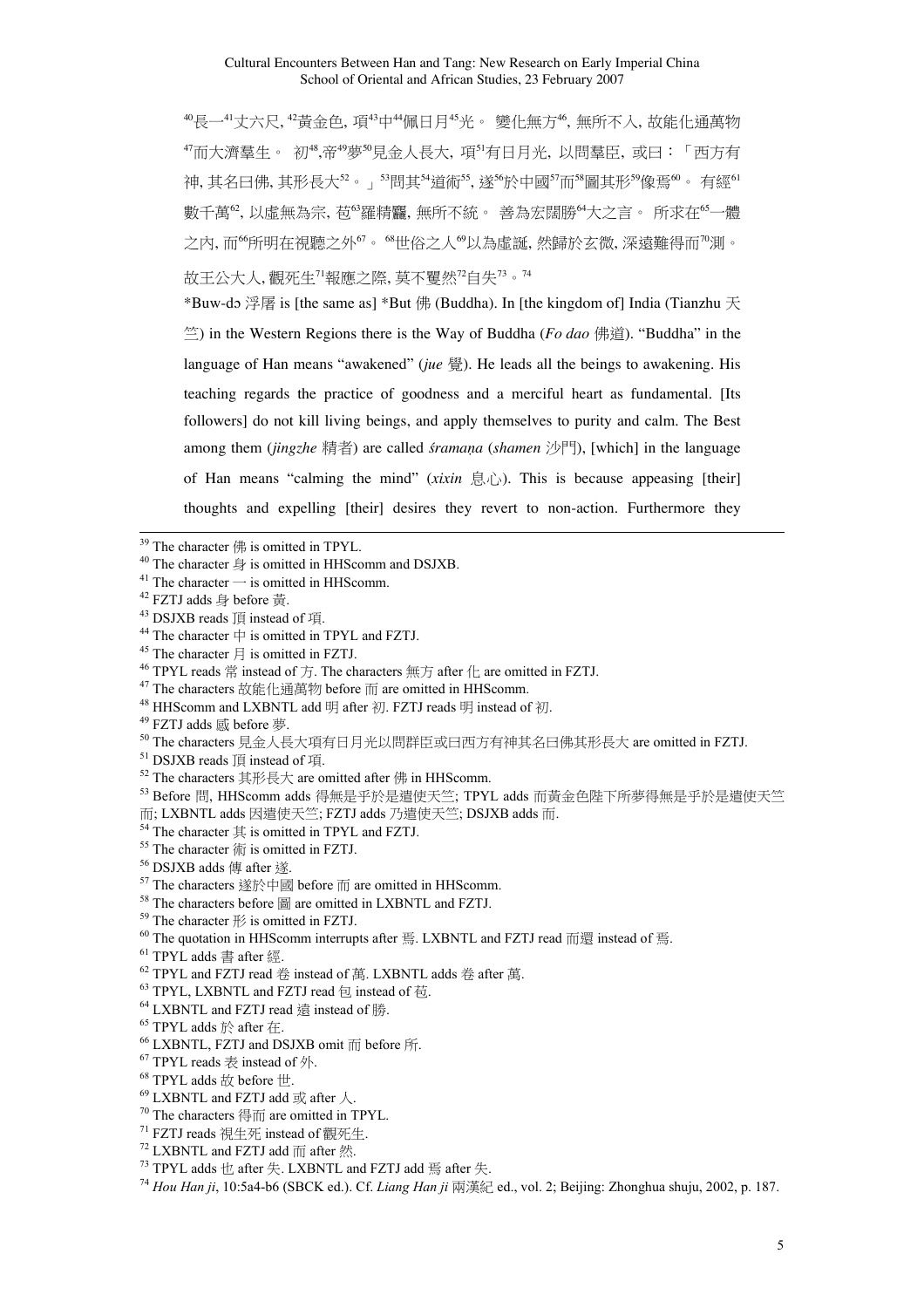maintain that when a man dies his soul (*jingshen* 精神, lit. 'essential spirits') is not destroyed, [but] it receives again a living form in the course of time, and when he is born [again] all the good and evil deeds that he had committed meet their retribution. Therefore the practice of goodness and the religious cultivation (*xiu dao* 修道) which they value is to refine [their] souls unremittingly in order to attain non-action (*wuwei* 無 為, *nirvāṇa*) and get to become a Buddha. The body of the Buddha is sixteen feet tall. It is the colour of gold, and the nape [of his neck] is girdled with the light of the sun and the moon. His transformations are limitless, there is no place where he cannot enter. Therefore he can thoroughly transform the myriad things and bring great salvation to all the living beings. Prior to this, the emperor had seen in a dream a golden gigantic being, having a light like the sun and the moon [shining] behind its neck.<sup>75</sup> When he questioned the Council officials<sup>76</sup> about this, someone said that in the West there was a god whose name was Buddha, and whose body was gigantic. [The emperor] inquired into the doctrine and practice of that [god]. Then he circulated<sup>77</sup> them in the Middle Kingdom, and had likenesses (*xingxiang* 形像) of him portrayed. [The Buddhists] have scriptures numbering in the thousands of volumes.<sup>78</sup> As they posit void nothingness (*xuwu* 虛無) as the principle, they encompass [everything no matter how] coarse or minute, and there is nothing which they do not master. They are clever at making discourses which are magniloquent and overwhelming. What they seek after lies within a single body, but what they understand is beyond the reach of sight and hearing. The profane regard them as false and extravagant, but when one turns to what is abstruse and subtle, nothing hardly compares [to them] as for depth and reach. Therefore all the princes and the noblemen and the grandees, when they beheld that there is [succession of] death and [re]birth and retribution, from first to last were dismayed and amazed.<sup>79</sup>

Here is the story, and here is the problem: while the Tang and Song quotations from the *Hou Han ji* report that Mingdi's dream resulted in a mission of imperial envoys to the Western Regions, the received text of the chronicle, supported by Wang Hui's quotation, makes no word of this crucial episode. Which reading is the right one? Starting from Maspéro, and relying upon the sole commentary to the *Hou Han shu*, most scholars have been hitherto considering the latter recension as the correct one, and the received text as defective.<sup>80</sup>

 <sup>75</sup> Literally "at the nape of its neck" (*xiang* <sup>項</sup>).

<sup>76</sup> Judging from other occurrences in the dynastic histories, the expression *qunchen* 群臣 is better understood in this case as referring to the ministers and high-ranking courtiers in the emperor's privy council rather than as a vague designation of 'all the officials'.

<sup>77</sup> Reading *chuan* 傳 after *sui* 遂 with DSJXB.

<sup>&</sup>lt;sup>78</sup> Reading  $#$  for  $#$  with TPYL and FZTJ.

<sup>79</sup> The last sentence echoes a passage in Sima Qian's biographical account on the pre-Qin cosmologist Zou Yan 鄒  $\hat{C}$  (fl. ca. 250 BC): "The princes and the noblemen and the grandees, when they first saw his skills, stared in amazement" 王公大人, 初見其術, 懼然顧化, see *Shiji*, 74.2344.

<sup>80</sup> "L'édition moderne est assez médiocre, au moins pour ce passage; et il me semble nécessaire de la corriger à l'aide du *Heou Han chou* qui cite ce passage, mais incomplete," see "Le songe et l'ambassade", pp. 110-111.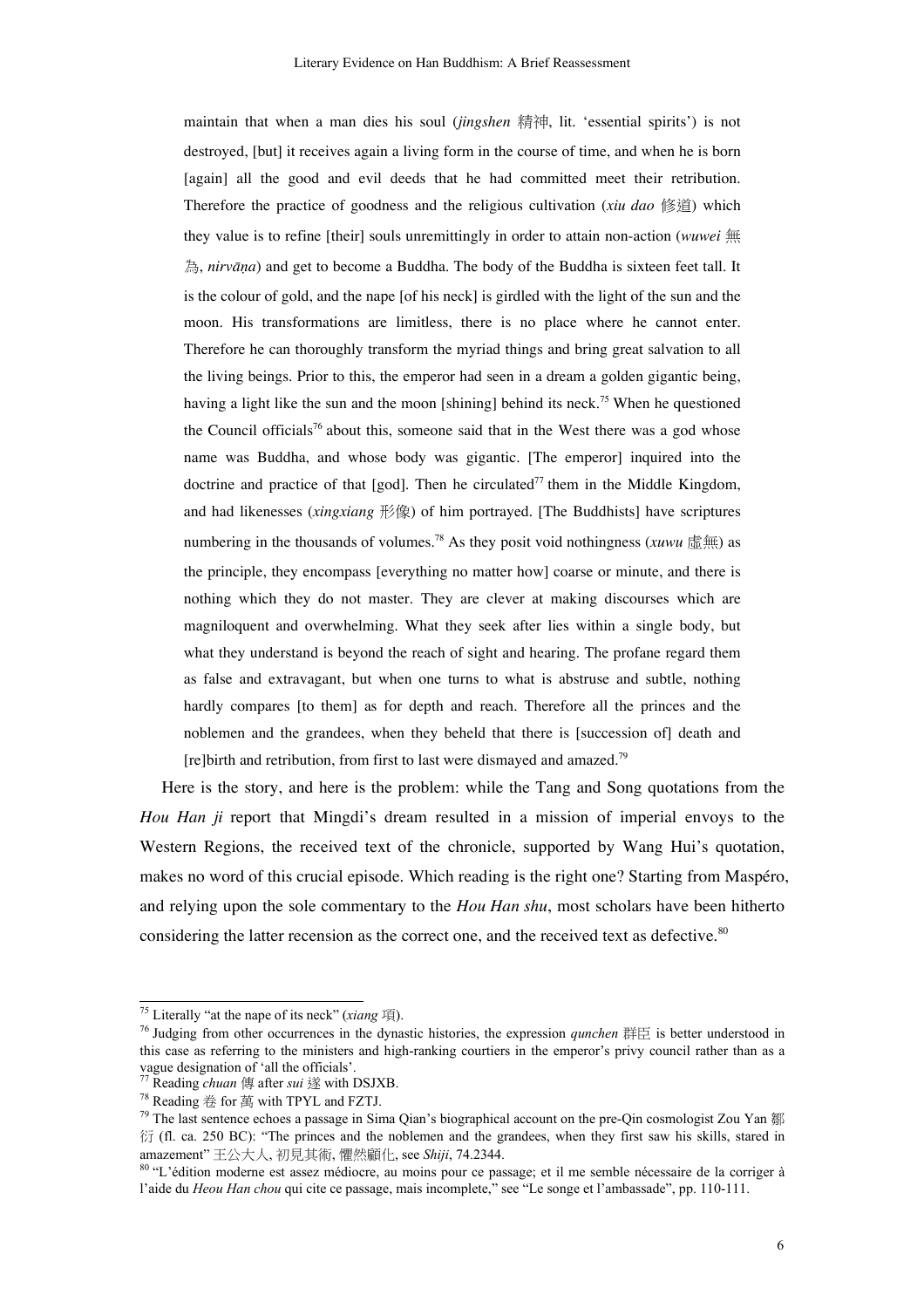As a matter of fact, a simple collation of all the variant quotations allows us to settle the issue. The citations and the bulk of the received text are remarkably consistent with one another but for a number of negligible discrepancies, mostly redundant characters which do not affect the meaning of the passage.<sup>81</sup> The one point where the four excerpts are at variance with the standard text is precisely the end of the account of Mingdi's dream (not the whole of it), where it is said that imperial envoys were sent to India in search of the Dharma. That just this climactic handful of characters might have dropped from the block print would be strange at least. In fact, had the reference to the Indian mission really occurred in the original text of the *Hou Han ji*, one would expect to see it consistently quoted in the later sources, as it happens for the most part of the above discussion on Buddhism.

But this is not the case, for each text gives a different wording. The commentary to the *Hou Han shu* puts the words: "What Your Majesty dreamed of, might it be this?" 陛下所夢, 得無是乎 on the lips of the anonymous interpreter of the dream, thereby adding vividness to the account. It is no more an impersonal report, but a dialogue to be put in inverted commas. Then Li Xian completes the narrative on the dream and its explanation with the following words:

於是遣使天竺, 問其道術而圖其形像焉。

Thereupon [the emperor] dispatched envoys to India to inquire about his (i.e. the Buddha's) doctrine and practice, and portray his likenesses.<sup>82</sup>

The *Taiping yulan* has the interpreter further specifying that the Buddha's body is the colour of gold, and describes the mission in these terms:

於是遣使天竺而問道術。 遂於中國而圖其形像焉。

Thereupon [the emperor] dispatched envoys to India and inquired about [the Buddha's] doctrine and practice, and then likenesses of him (i.e. the Buddha) were portrayed in the Middle Kingdom.

It should be noticed that the syntax of Li Xian's gloss implies that the likenesses of the Buddha were made by the imperial envoys on the spot, in India, while the *Taiping yulan* (here agreeing with the received text of the *Hou Han ji*) apparently points to their being carried out in China.

The *Longxing biannian tonglun* reads close to the received text, without e.g. inserting the question of the interpreter, but the embassy is described much like in the commentary to the *Hou Han shu*:

因遣使天竺問其道術, 圖其形像而還。

Therefore [the emperor] dispatched envoys to India to inquire about his (i.e. the Buddha's) doctrine and practice, and portray his likenesses, and returned.

<sup>&</sup>lt;sup>81</sup> Li Xian's commentary alone skips a couple of phrases, but this is normal in a quotation. <sup>82</sup> I translate 'likenesses', in the plural, reflecting the vagueness of the account, but it may well have been question of a single portrait.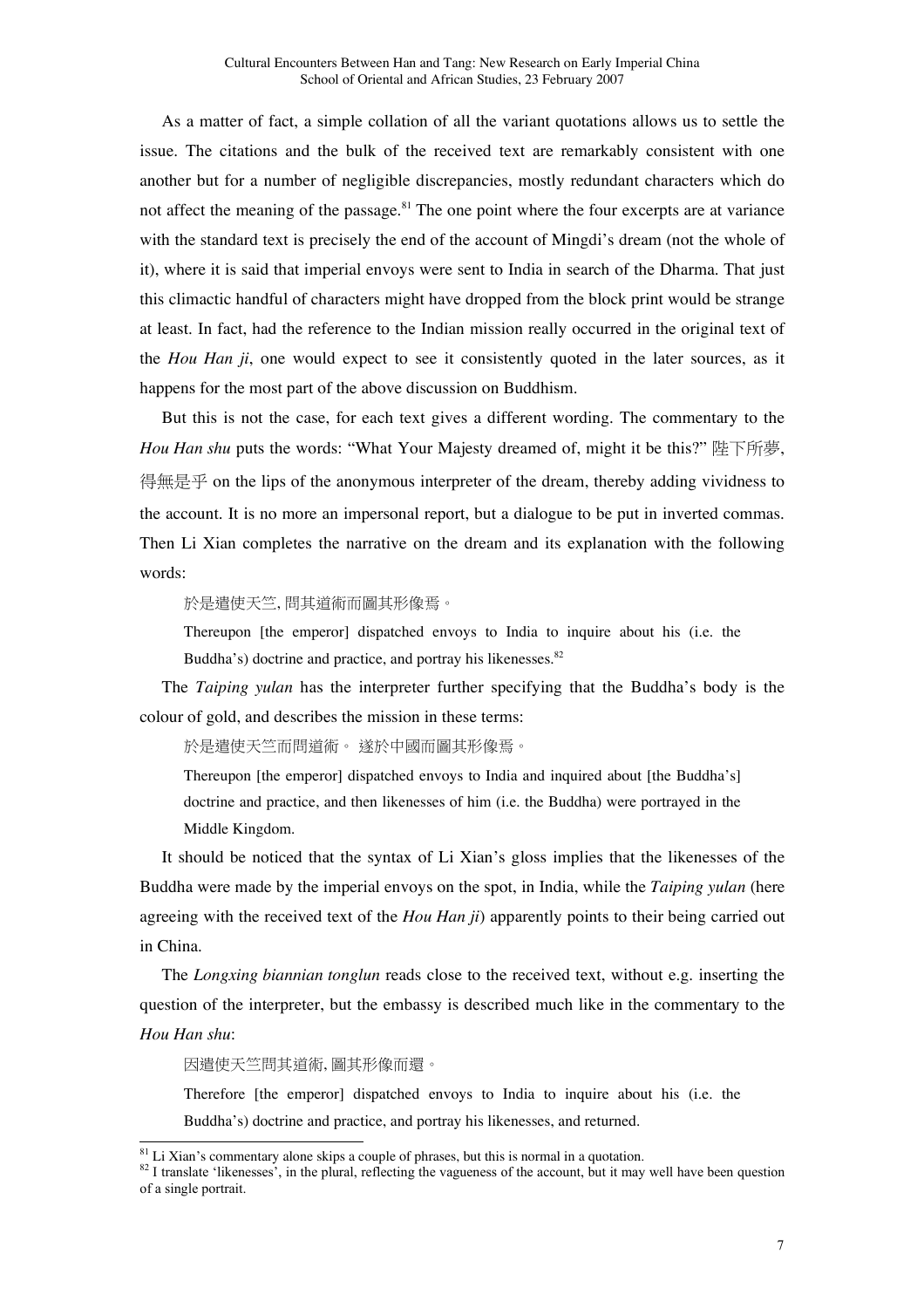Here the portraits of the Buddha and the inquiry into his tenets are made once again in India, the reference to the Middle Kingdom is omitted, and for the first time the return of the envoys is related.

Finally, the quotation in the *Fozu tongji* curiously abridges the first part of the account as it merely states that "Mingdi was touched by a dream" 明帝感夢 while dropping all other details; the last phrase (乃遣使天竺, 問道、圖其像而還) parallels the excerpt in Zuxiu's book.

The only plausible explanation of this blatant disagreement is that the original *Hou Han ji* made no word of the Indian mission of Mingdi's envoys. This conclusion is reinforced when we consider the problem in the light of the textual history of Yuan Hong's work. The text currently available goes back to an edition published by the Ming scholar Huang Jishui 黃姬 水 in 1548, which also included the 'Chronicle of the [Former] Han' (*Han ji* 漢紀) by Xun Yue 荀悅. Huang in his turn reproduced an edition printed under the Southern Song by Wang Zhi 王銍, a scholar-publisher from Ruyin 汝陰, whose preface has been preserved. In this document, dated June 27, 1142 (Shaoxing 12. 6. *jiazi*), Wang states that the two 'Chronicles' had been printed separately in Qiantang 錢唐 during the Dazhong xiangfu 大中祥符 era (1008-1017), but in his days the print blocks had been lost for nearly a century. Therefore he collected a number of transmitted texts (*chuanben* 傳本), collated them, and then published the book anew. <sup>83</sup> Wang Zhi may have been faced with some recension of the *Hou Han ji* including some mention of the embassy, but in that case his checking of all the available copies of the book must have led him into rejecting that phrase as interpolated.

On the other hand, Zuxiu, the author of LXBNTL, alleges in a note that the integral text of Yuan Hong's discussion of Buddhism was seldom seen in his days (袁宏漢紀論佛, 世罕見 全篇), and that therefore he had relied on Li Xian's commentary – very freely, it would seem.<sup>84</sup> This is curious. Since he was interested in the "complete text" of Yuan Hong, the monk may not have overlooked Wang Zhi's printed edition circulating in his days. It must be pointed out that Zuxiu and Wang Zhi almost certainly knew each other: in 1132 (Shaoxing 2), the latter had written a preface to an annotated record of the former's teachings, compiled by two disciples of the eminent cleric.<sup>85</sup> Yet Zuxiu apparently felt dissatisfied with Wang Zhi's and other recensions, for he resolved to draw on Li Xian, and quote the *Hou Han ji* secondhand. He does not specify in what regard he found the existing copies to be defective, but it seems a safe bet that his concern was aimed at the mention of Mingdi's embassy to India, which opens his chronicle of Buddhism in China. This explains his ultimate reliance upon Li

 <sup>83</sup> See Wang Zhi's preface in *Liang Han ji* 兩漢紀 ed., vol. 2; Beijing: Zhonghua shuju, 2002), pp. 597-8.

<sup>84</sup> *Longxing Fojiao biannian tonglun*, in XZJ vol. 130, <sup>I</sup> 218c16-17; cf. <sup>T</sup> <sup>49</sup> no. <sup>2036</sup> <sup>v</sup> 514c3-6. <sup>85</sup> See <sup>T</sup> <sup>49</sup> no. <sup>2037</sup> IV 884a23-25.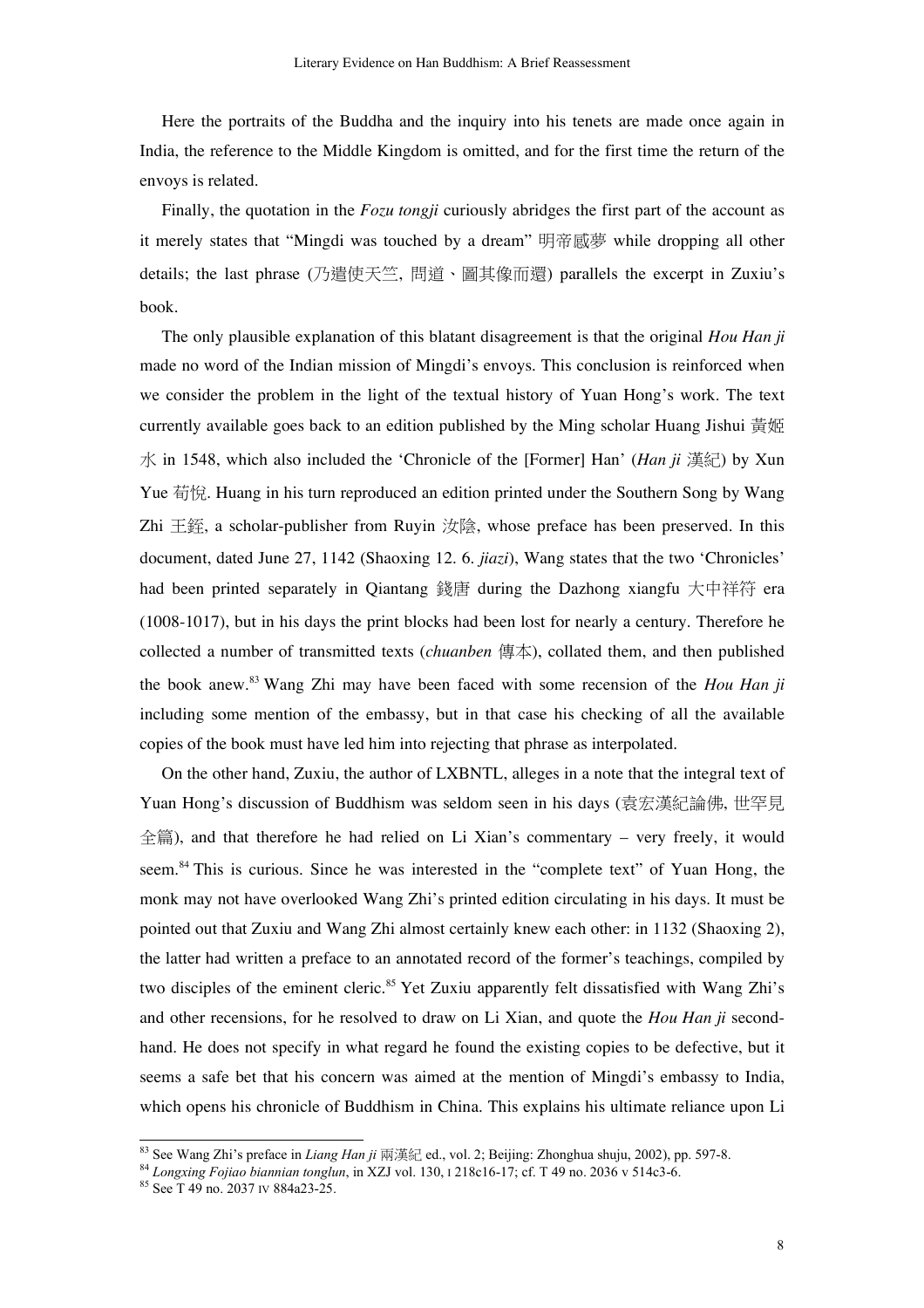Xian's commentary to the *Hou Han shu*, whose quotation from the *Hou Han ji*, if far from being faultless, stands out precisely for its mentioning the fateful mission.<sup>86</sup> The obvious conclusion, once again, is that the latter reference is apocryphal.

Should we also infer that it was the Tang prince Li Xian and his scholarly staff to tamper with the chronicle of Yuan Hong? I do not think so, although the commentary to the *Hou Han shu* may admittedly have added to the fame of the interpolated *Hou Han ji* as an early Confucian source on the story of Mingdi. The questionable habit of "improving" the texts, while relegating the original readings in the endnotes, is still widespread among modern editors of Chinese sources. It is therefore small wonder if, once the legend had become established in its complete form, both lay and Buddhist scholars may have thought it expedient "to emend" the old recension with a record of the embassy; and since from their point of view there was a "gap" in the text, each one managed to fill it as he saw fit.

At a closer look, the whole document  $-$  just as it is laid out in the received text – turns out to be intrinsically coherent. In the first part, the reader is given a brief outline of the basics of Buddhism, and a description of the Buddha's appearance; next, in a retrospective formulation, the anecdote of the dream is added to account for the way in which the emperor got informed about precisely these two things, the doctrine and the look of the Buddha, presumably *prior to* his edict of 65 CE. But even if we accept any of the variant readings of the Tang and Song citations, Yuan Hong's account will still look very sober in comparison with the later versions of the story. The dream of the emperor merely results in a query on the foreign religion (which the courtiers are told to be acquainted with) and the making of one or more portraits of the Buddha; not a word is breathed of the coming of foreign monks to the Han capital, the introduction of sūtras, the establishing of monasteries. Put another way, this story does note pose remotely as a record of the inception of Buddhism in China. If we lay aside our wariness against dream tales and the long-standing belief that the tradition is Buddhist in origin, we are left with a prose resembling so many such reports on the nocturnal visions of emperors, which made their way into the dynastic histories. But I will not press further this point, which lies outside the focus of my remarks.

The important information that we can draw from this textual exercise is that, no matter what we make of the *Hou Han*  $ji$ 's narrative as a factual account, we now know that a  $4<sup>th</sup>$ century historian was prepared, among other things, to describe the making of Buddha-images under the Han as an entirely Chinese business, apparently based on just some knowledge of the "doctrine and practice" of the Buddha, without resorting to unlikely missions to and from

 <sup>86</sup> It is of interest to observe that the *Hou Hanji* is also quoted in Hu Sanxing's 胡三省 (1230-1302) commentary to the *Zizhi tongjian*, which dates from 1285. This would-be citation, which comments upon the record of the beginning of Buddhism under Mingdi in Sima Guang's chronicle, is ostensibly dependent on Li Xian's gloss in that it reproduces all its variant wording and omissions, see *Zizhi tongjian*, 45.1447.